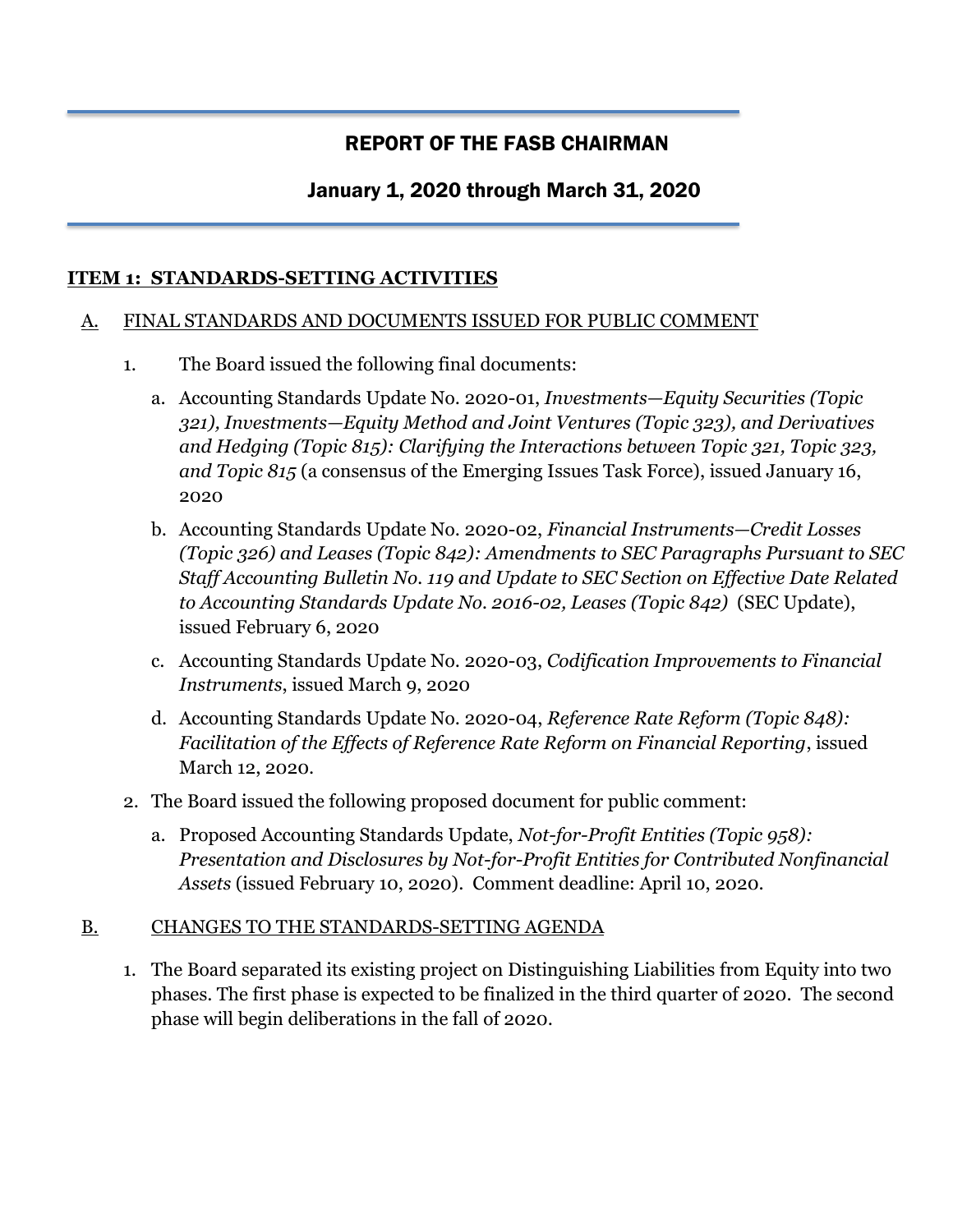#### C. SIGNIFICANT TECHNICAL DECISIONS

- 1. Accounting by a Joint Venture for Nonmonetary Assets Contributed by Investors
	- a. The Board began its initial deliberations on the project and directed the staff to continue research on various alternatives for recognizing and measuring nonmonetary assets contributed to a joint venture in a joint venture's financial statements.
- 2. Conceptual Framework—Elements
	- a. The Board made decisions on several definitions of elements to be included in a proposed Concepts Statement chapter on elements including revenues, expenses, gains, losses, investments by owners, and distributions to owners.
	- b. The Board directed the staff to draft a proposed Concepts Statement chapter on elements of financial statements for vote by written ballot. The Board decided on a comment period of 120 days.
- 3. Financial Instruments—Hedge Accounting
	- a. The Board decided not to add or amend the last-of-layer disclosure requirements in Topic 815, Derivatives and Hedging, related to the addition of the proposed multiplehedge model.
	- b. The Board made a number of decisions about transition on its hedge accounting last-oflayer project.
	- c. Following external review, the staff will present to the Board any additional issues and an analysis of costs and benefits.
- 4. Distinguishing Liabilities from Equity (Including Convertible Debt)
	- a. The Board continued redeliberating the amendments in proposed Accounting Standards Update, *Debt—Debt with Conversion and Other Options (Subtopic 470-20) and Derivatives and Hedging—Contracts in Entity's Own Equity (Subtopic 815-40): Accounting for Convertible Instruments and Contracts in an Entity's Own Equity*. The Board affirmed many of its previous decisions in the proposed Update about convertible instruments, earnings per share, the derivative scope exception, and transition.
	- b. The Board decided against (1) providing guidance on negative interest expense recognized from certain convertible debt instruments and (2) adding a requirement to disclose current nonconvertible borrowing rates for convertible debt instruments.
	- c. The Board decided to (1) clarify certain guidance on contracts that may be settled in cash or shares, (2) align transition guidance for certain amendments and require certain transition disclosures, (3) allow an entity to make a one-time irrevocable election to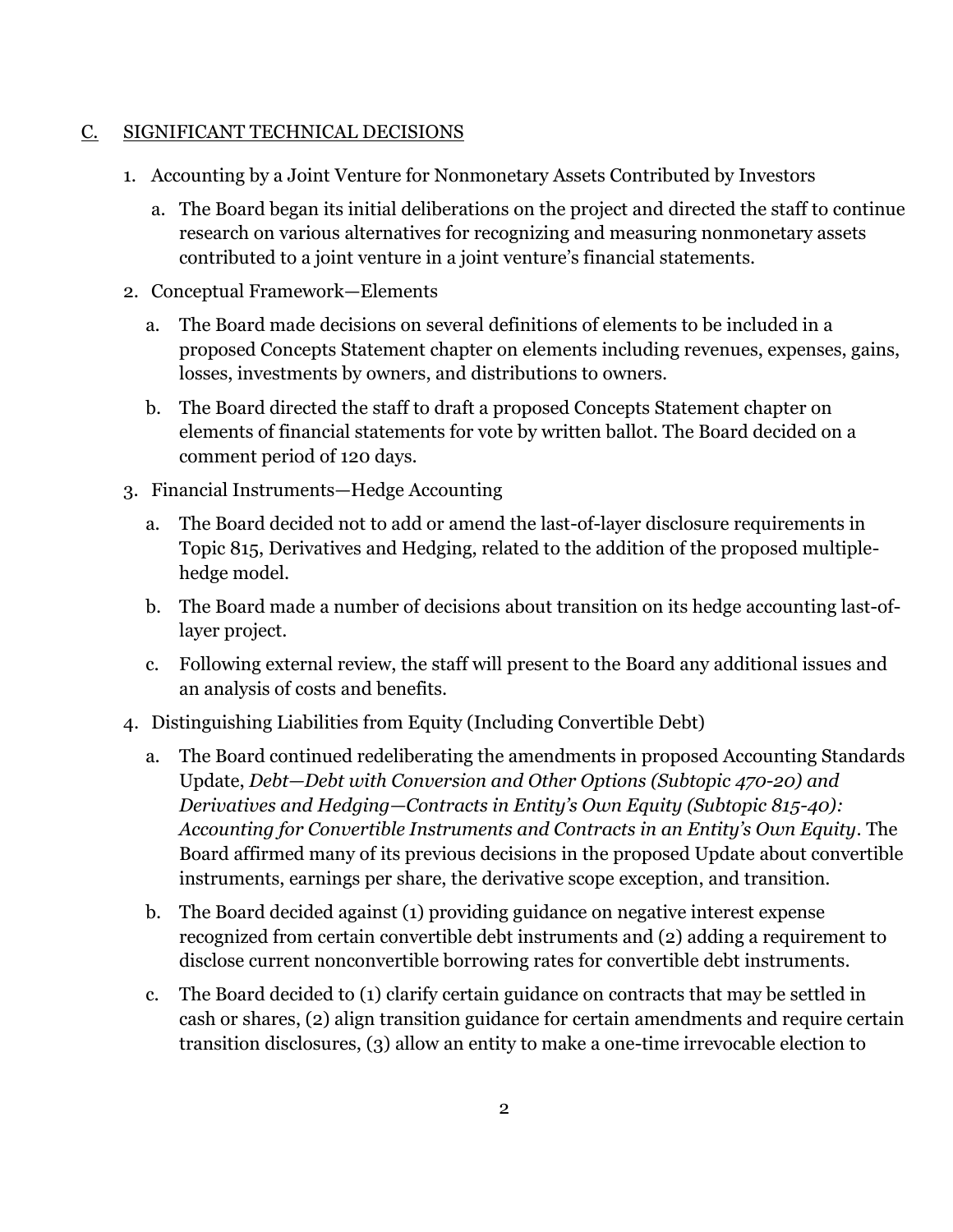apply the fair value option to convertible instruments as of the date of adoption of the final Update, and (4) provide an option for early adoption.

- d. The Board removed from the scope of the project proposed amendments that would have added a remote likelihood threshold to existing guidance in Section 815-40-15 and added a separate project to its technical agenda to explore improvements to aspects of the derivatives scope exception guidance in Subtopic 815-40.
- e. The Board directed the staff to draft an Accounting Standards Update and distribute that draft for external review.
- 5. Disclosure Framework: Disclosure Review—Income Taxes
	- a. The Board discussed comment letter feedback received on its March 2019 revised proposed Accounting Standards Update, *Income Taxes (Topic 740): Disclosure Framework—Changes to the Disclosure Requirements for Income Taxes.*
	- b. The Board directed the staff to perform research and outreach on potential alternatives to disclose certain disaggregated income tax information and to perform additional research on various other proposed amendments.
- 6. FASB Endorsement on Private Company Council (PCC) Consensus
	- a. The Board endorsed the PCC's decision to issue a proposed Accounting Standards Update, *Practical Expedient to Measure Grant-Date Fair Value of Equity-Classified Share-Based Awards*, which provides for a practical expedient that would allow a nonpublic entity to use a valuation performed in accordance with certain Treasury Regulations of Internal Revenue Code Section 409A to determine the current price of its underlying share for purposes of determining the grant-date fair value of an equityclassified share-option award.
	- b. The Board directed the staff to draft a proposed Accounting Standards Update for vote by written ballot.
- 7. The Board is engaged in initial deliberations and redeliberations on several other projects, and while the Board made a number of decisions, none of those decisions were individually significant.

#### **ITEM 2: PREAGENDA RESEARCH**

#### A. CHANGES TO THE RESEARCH AGENDA

- 1. The Board did not make any changes to its research agenda in the first quarter.
- B. SIGNIFICANT RESEARCH ACTIVITIES
	- 1. The staff performed research on: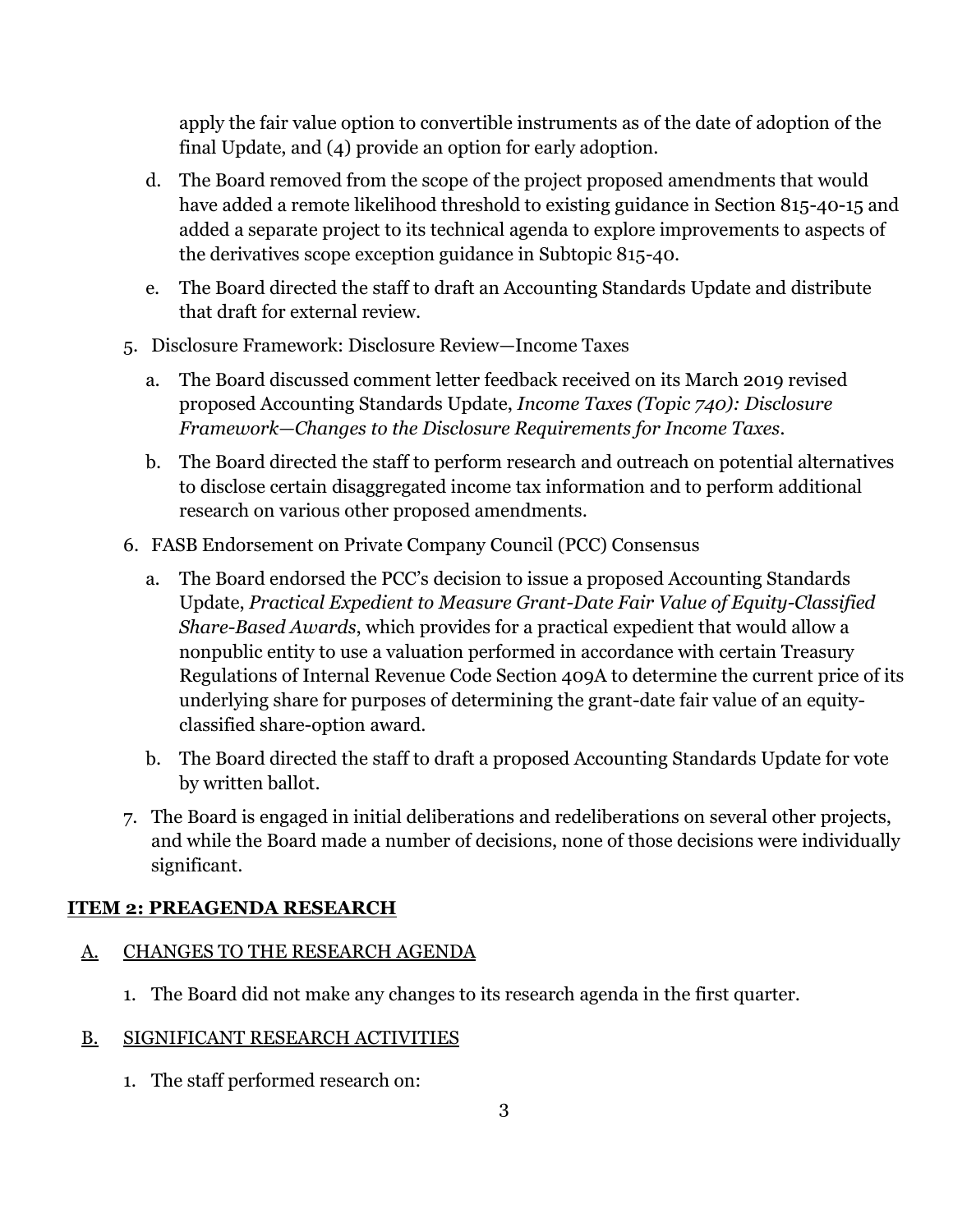- a. Structured payable programs/supply chain finance
- b. Stock buybacks
- c. Cryptocurrency
- d. Insurance—long duration contracts
- e. Freestanding insurance
- f. Share repurchase earnings per share disclosures
- g. Foreign currency and functional currency
- h. Beneficial interests
- i. Effects of COVID-19 pandemic to financial reporting.

# C. ACTIVITIES OF THE FINANCIAL ACCOUNTING STANDARDS ADVISORY COUNCIL (FASAC) AND FASB ADVISORY COMMITTEES

- 1. FASAC meeting:
	- a. Seven Board members, the incoming FASB chairman, and several FASB staff members participated in the March 10, 2020 virtual public FASAC meeting. The meeting topics focused on FAF/FASB Post-Implementation Review (PIR) and highlights on current hot topics.
- 2. Advisory committee membership changes:
	- a. The appointments of the following two Small Business Advisory Committee members were announced in March 2020: Michael J. Phillips and Geoffrey R. Morgan.

#### D. OTHER SIGNIFICANT STAKEHOLDER OUTREACH ACTIVITIES

- 1. Three Board members and several FASB staff members participated in the January 9, 2020 American Accounting Association Financial Reporting Policy Committee meeting. The topics included goodwill, distinguishing liabilities and equity, and the FASB's academic initiatives.
- 2. Seven Board members and the acting technical director participated in the January 10, 2020 Financial Reporting Issues Conference. The conference topics included anomalous, asymmetrical or inconsistent accounting, and the role of the entity's business model and management intent in financial reporting.

#### E. INTERACTION WITH PRIVATE COMPANY STAKEHOLDERS

1. The PCC did not meet in the first quarter of 2020. The next meeting of the PCC is scheduled for April 17, 2020.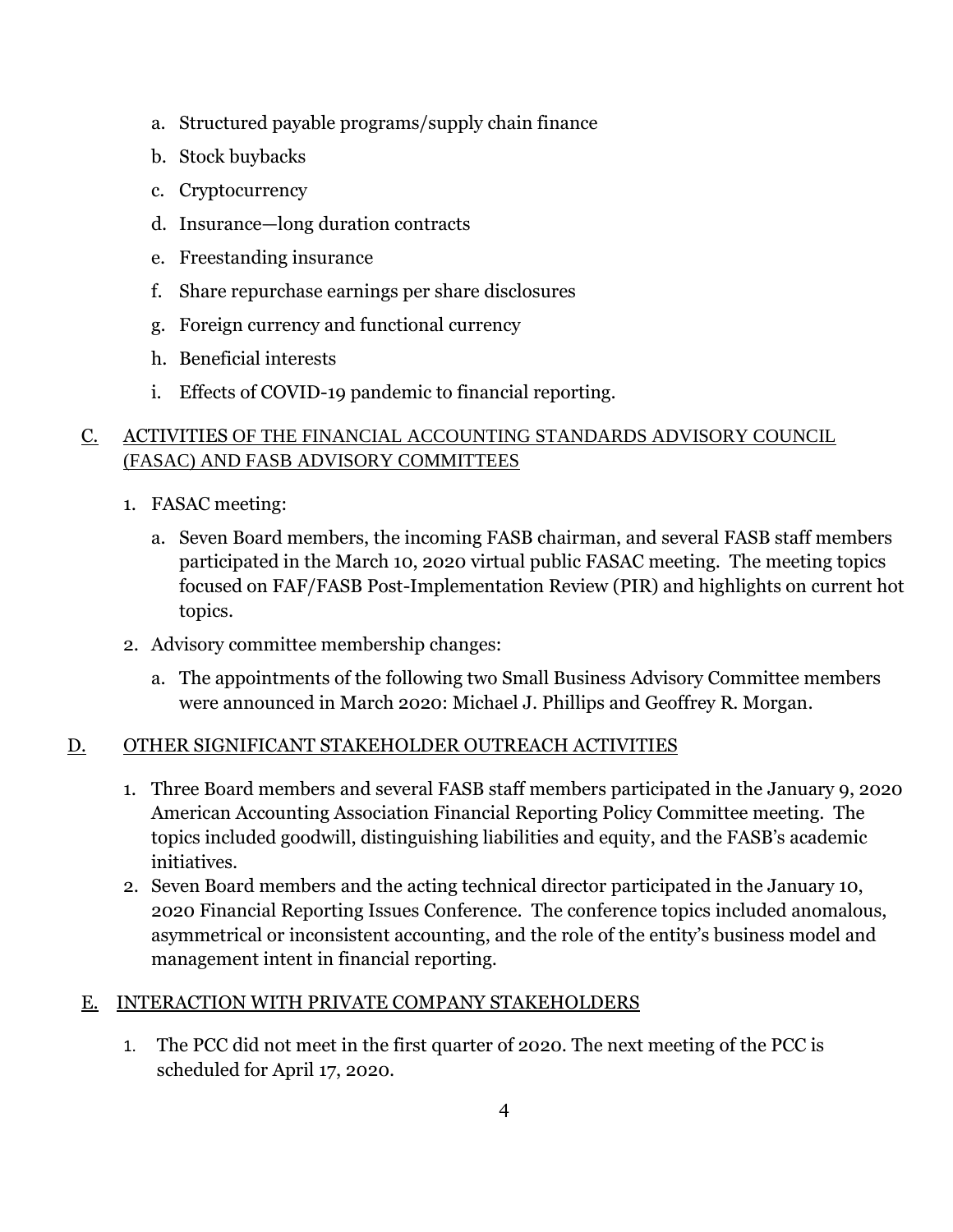2. There were no Private Company Town Halls in the first quarter of 2020.

# F. SIGNIFICANT PROJECT-SPECIFIC OUTREACH ACTIVITIES

1. The FASB members and staff conducted 133 outreach meetings (14% with investors and other users, 38% with practitioners, 16% with preparers, 13% with regulators, and 19% with others\*) to discuss issues in 22 different FASB and EITF active projects or final standards, most notably joint ventures, segment reporting, interim disclosures, insurance, and LIBOR-SOFR.

\*Others (including trade group representatives, other standard setters, academics, consultants, and state societies of CPAs)

2. Through 17 comment letters and 48 external reviews, the Board received feedback from a range of stakeholder types (55% auditors, 17% financial statement preparers, and 8% trade organizations, and 20% others\*) on different FASB and EITF projects.

\*Others (including consultants, investors, regulators, and state societies of CPAs)

## G. EMERGING ISSUES TASK FORCE (EITF) ACTIVITIES

1. The EITF did not meet in the first quarter of 2020.

# H. INTERNATIONAL ACTIVITIES

- 1. Activities between the FASB and the IASB were as follows:
	- a. The chairman and the incoming chairman held a video conference with the IASB.
- 2. Activities between the FASB and other national standards setters included the following:
	- a. The chairman and two Board members met twice by video conference privately with representatives of the Multi-Lateral Network (MLN).

# I. VIDEOS AND WEBINARS

- 1. The FASB featured six videos and one webinar:
	- a. Video: FASB Gifts-In-Kind (Contributed Nonfinancial Assets) Proposal
	- b. Video: FASB Share-Based Compensation and Private Companies
	- c. Video: Reference Rate Reform: Promoting a Smooth Transition
	- d. Video: Reference Rate Reform Animation
	- e. Video: 2019 Speeches Stats Animation
	- f. Video: COVID-19 "We are here for you" Animation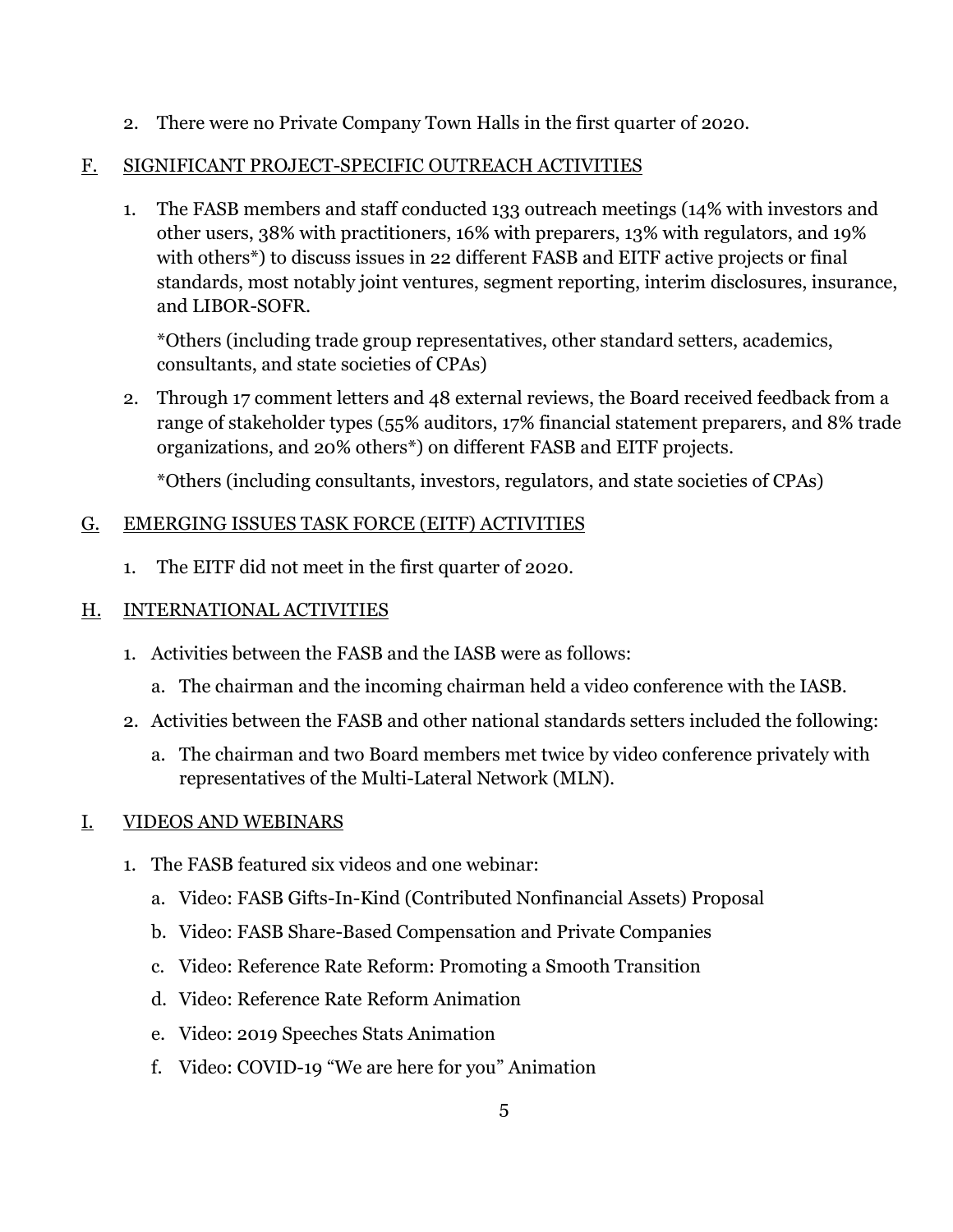g. Webinar: *IN FOCUS:* CPE Provider Forum.

#### J. SPEECHES DELIVERED

- 1. FASB members or staff delivered 15 speeches at different conferences/events. The more significant conferences follow:
	- a. American Accounting Association Financial Accounting and Reporting Section Mid-Year Meeting
	- b. Barclays CECL Seminar
	- c. CFA Institute CDPC Quarterly Meeting (VIDEO)
	- d. CFA Society of New York (CFANY) What's New in Accounting Conference
	- e. EY/American Accounting Association New Faculty Consortium
	- f. Federal Financial Institutions Examination Council (FFIEC) CECL Workshop
	- g. Massachusetts Society of CPAs Nonprofit Conference
	- h. New York State Society of CPAs Not-for-Profit Conference (2: NYC and Rochester)
	- i. Nomura Instinet CECL Session
	- j. PCAOB Inspections Training CECL Workshop
	- k. RSM US LLP Public Sector Conference
	- l. UBS CECL Ready or Not? Conference
	- m. University of Alabama Accounting PhD Conference
	- n. University of Hawaii at Manoa Shidler College of Business Hawaii Accounting Research Conference
	- o. University of Massachusetts Lowell Manning School of Business Conference.

# K. PRESS RELEASES, MEDIA ADVISORIES, AND SOCIAL MEDIA

1. The FASB issued 15 press releases, media advisories, or stakeholder emails on a variety of topics with accompanying social media.

#### L. OTHER COMMUNICATIONS ACTIVITIES AND EDUCATION

- 1. Issued 1Q 2020 issue of the "FASB Outlook" newsletter on February 12, 2020.
- 2. Created new implementation web portal for Reference Rate Reform standard.
- 3. Conducted interviews, statements, and background interviews on credit losses and COVID-19, reference rate reform, goodwill, and other topics.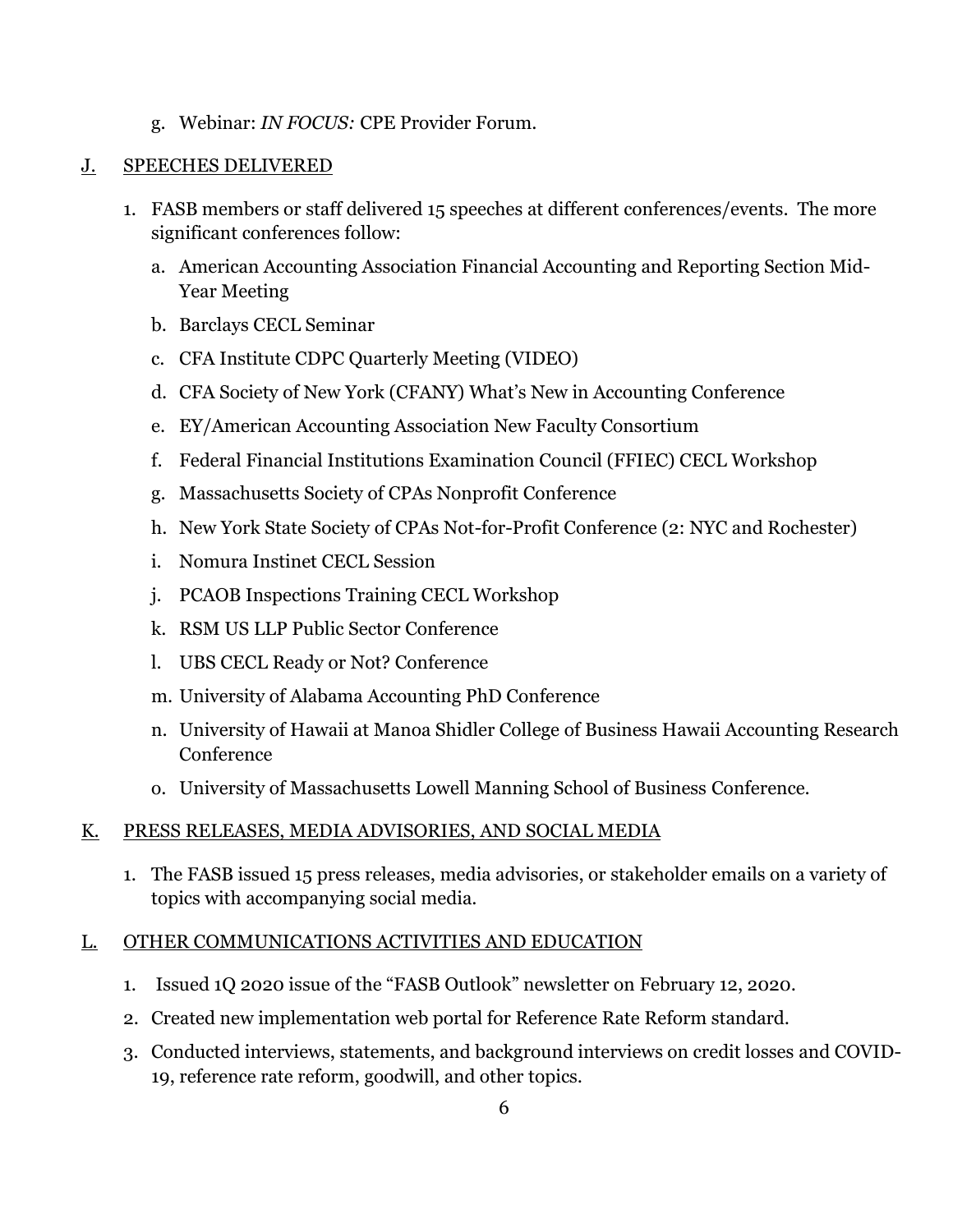## **ITEM 3: STRATEGIC, ADMINISTRATIVE, AND PROCEDURAL ACTIVITIES**

## A. STRATEGIC PLAN ACTIVITIES

1. Incoming FASB Chairman, Richard R. Jones, joined the FASB and began his transition on March 1, 2020.

## B. PROFESSIONAL DEVELOPMENT PROGRAMS

- 1. "Japan's Approach to Convergence with International Accounting Standards"
- 2. "2020 Financial Reporting Issues Conference (FRIC)"
- 3. "The FASB Conceptual Framework Project: An Overview and Update (a special presentation for PTAs) (also offered to other new staff and interested staff)"
- 4. "FASB Quarterly Update."

# **ITEM 4: FEDERAL GOVERNMENT AND REGULATORY LIAISON ACTIVITIES**

## A. REPRESENTATIVES OF CONGRESS AND FEDERAL REGULATORY BODIES

- 1. The chairman testified before the House of Representatives Committee on Financial Services Subcommittee on Investor Protection, Entrepreneurship, and Capital Markets on January 15.
- 2. The chairman met with two Members of Congress on January 15.

# **ITEM 5: FAF/FASB/GASB INTERACTION**

- A. The GASB and FASB meeting minutes were shared with the FASB and GASB Board members and staff.
- B. MEETINGS
	- 1. The FASB and GASB directors met monthly to discuss their technical agenda projects and other matters of mutual interest.
	- 2. The FASB and GASB chairmen and their respective directors held their quarterly meeting to discuss technical issues and other matters of mutual interest.

# C. DOCUMENT DRAFT REVIEWS

- 1. The GASB sent the following drafts to the FASB staff for review:
	- a. Final standard, *Replacement of Interbank Offered Rates*
	- b. Final standard, *Public-Private and Public-Public Partnerships and Availability Payment Arrangements*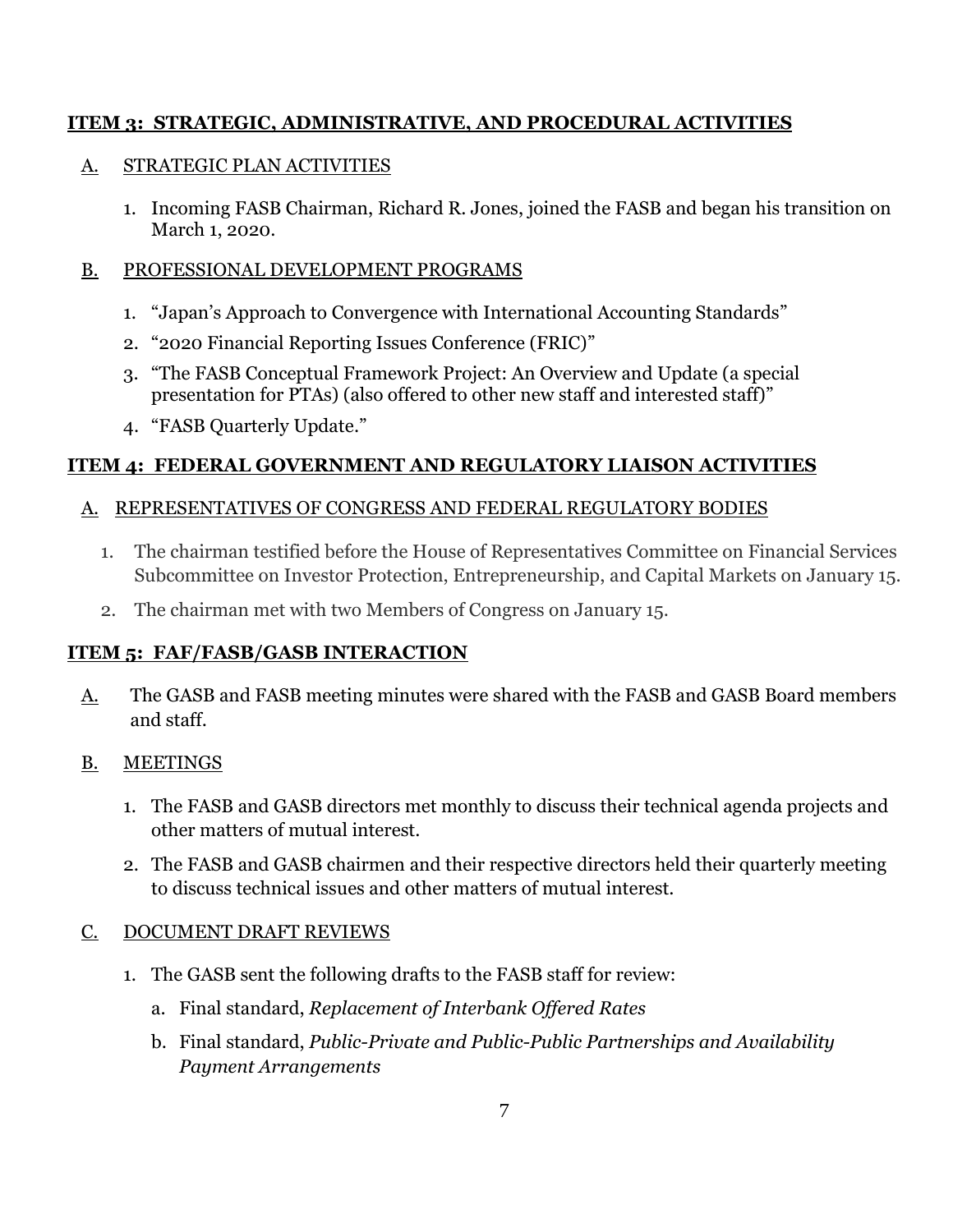- c. Final Implementation Guide Update—2020
- d. Exposure Draft, *Certain Component Unit Criteria and Accounting and Financial Reporting for Internal Revenue Code Section 457 Deferred Compensation Plans.*
- 2. The FASB staff distributed the following drafts to the GASB for review:
	- a. Accounting Standards Update, *Codification Improvements to Financial Instruments*
	- b. Accounting Standards Update, *Debt—Debt with Conversion and Other Options (Subtopic 470-20) and Derivatives and Hedging—Contracts in Entity's Own Equity (Subtopic 815-40): Accounting for Convertible Instruments and Contracts in an Entity's Own Equity*
	- c. Proposed Accounting Standards Update, *Compensation—Stock Compensation (Topic 718)—Determining the Current Price of an Underlying Share for Equity-Classified Share-Option Awards* (a proposal of the Private Company Council).

## **ITEM 6: XBRL ACTIVITIES**

The FASB is responsible for the ongoing development and maintenance of the GAAP Financial Reporting Taxonomy (Taxonomy) and the SEC Reporting Taxonomy (SRT) applicable to public issuers registered with the U.S. Securities and Exchange Commission (SEC).

## A. TECHNICAL ACTIVITIES

- 1. The FASB published Taxonomy Updates as final (pending annual update) for:
	- a. Accounting Standards Update No. 2020-01—*Investments—Equity Securities (Topic 321)*, *Investments—Equity Method and Joint Ventures (Topic 323), and Derivatives and Hedging (Topic 815): Clarifying the Interactions between Topic 321, Topic 323, and Topic 815*
	- b. Accounting Standards Update No. 2020-02⎯*Financial Instruments—Credit Losses (Topic 326) and Leases (Topic 842): Amendments to SEC Paragraphs Pursuant to SEC Staff Accounting Bulletin No. 119 and Update to SEC Section on Effective Date Related to Accounting Standards Update No. 2016-02, Leases (Topic 842)*
	- c. Accounting Standards Update No. 2020-03—*Codification Improvements to Financial Instruments*
	- d. Accounting Standards Update No. 2020-04—*Reference Rate Reform (Topic 848): Facilitation of the Effects of Reference Rate Reform on Financial Reporting.*
- 2. The FASB published final Taxonomy Implementation Guides for:
	- a. Accounting Changes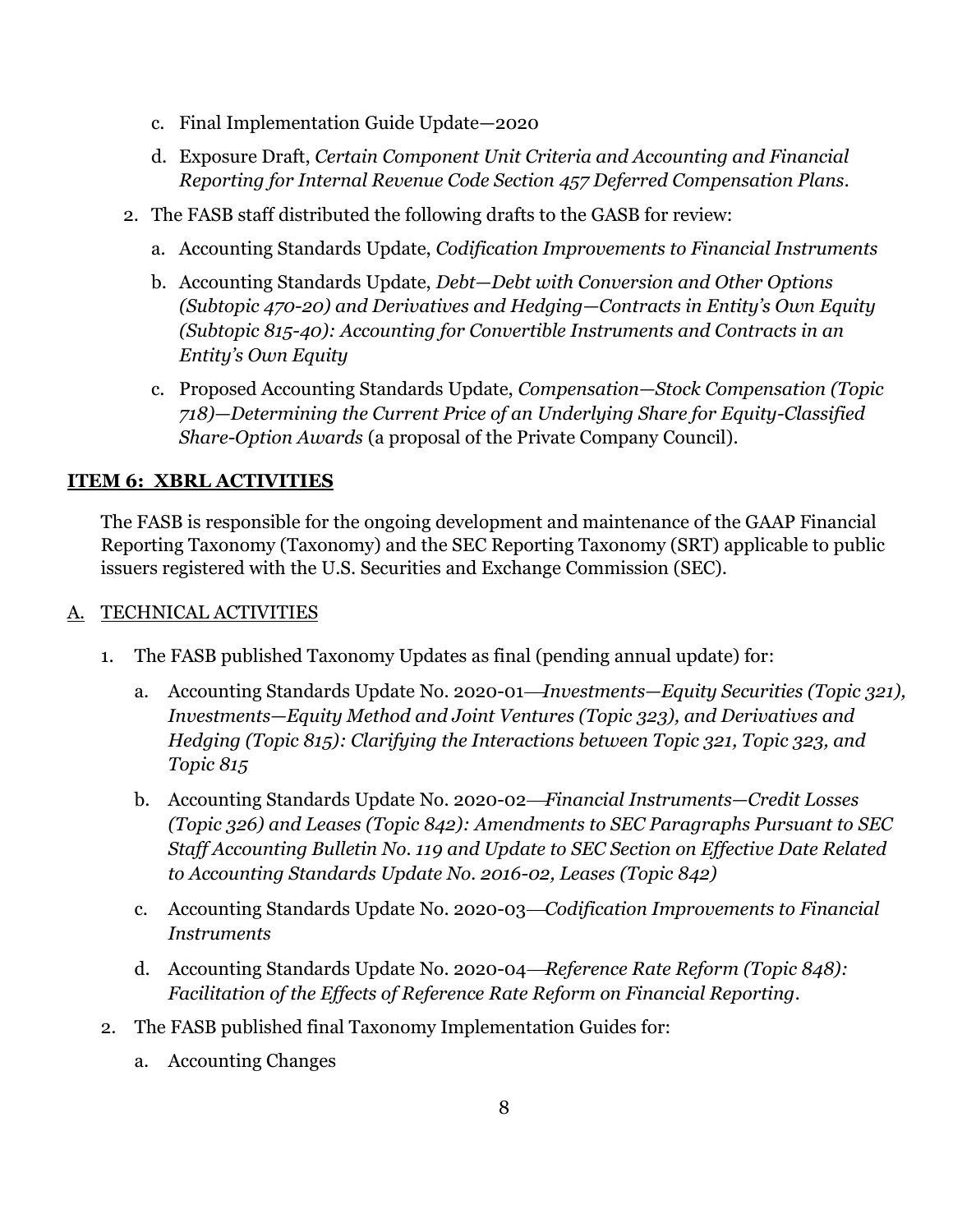- b. Financing Receivable and Current Expected Credit Loss Disclosures
- c. Insurance—Long-Duration Contracts
- d. Leases under Topic 842
- e. Retirement Benefits—Phase 3
- f. Revenue from Contracts with Customers (Including Statement Presentation of Revenue and Cost of Revenue).
- 3. The FASB published a proposed Taxonomy Implementation Guide for:
	- a. Dimensional Modeling for Disclosures of Consolidated and Nonconsolidated Entities.

#### B. OUTREACH ACTIVITIES

- 1. The more significant Taxonomy-related outreach activities this quarter included the following:
	- a. Taxonomy staff met with students from University of Miami of Ohio, University of North Alabama, Creighton University, and Hofstra University at the FASB offices in Norwalk, CT, to provide students with an overview of XBRL and the responsibilities of the FASB Taxonomy Team.
	- b. The Chief of Taxonomy Development participated as a panelist on XBRL US webcast, "SEC Filer Toolkit: FASB and XBRL US Resources for XBRL Preparation."
- 2. Hosted or participated in meetings of the FASB Taxonomy Advisory Group, XBRL US Data Quality Committee, various XBRL International technical working groups (including the Entity Specific Disclosure Task Force, co-chaired by the FASB Chief of Taxonomy Development; and the XBRL Standards Board, chair), the IASB IFRS Taxonomy Consultative Group, and the SEC Division of Economic and Risk Analysis (DERA) staff.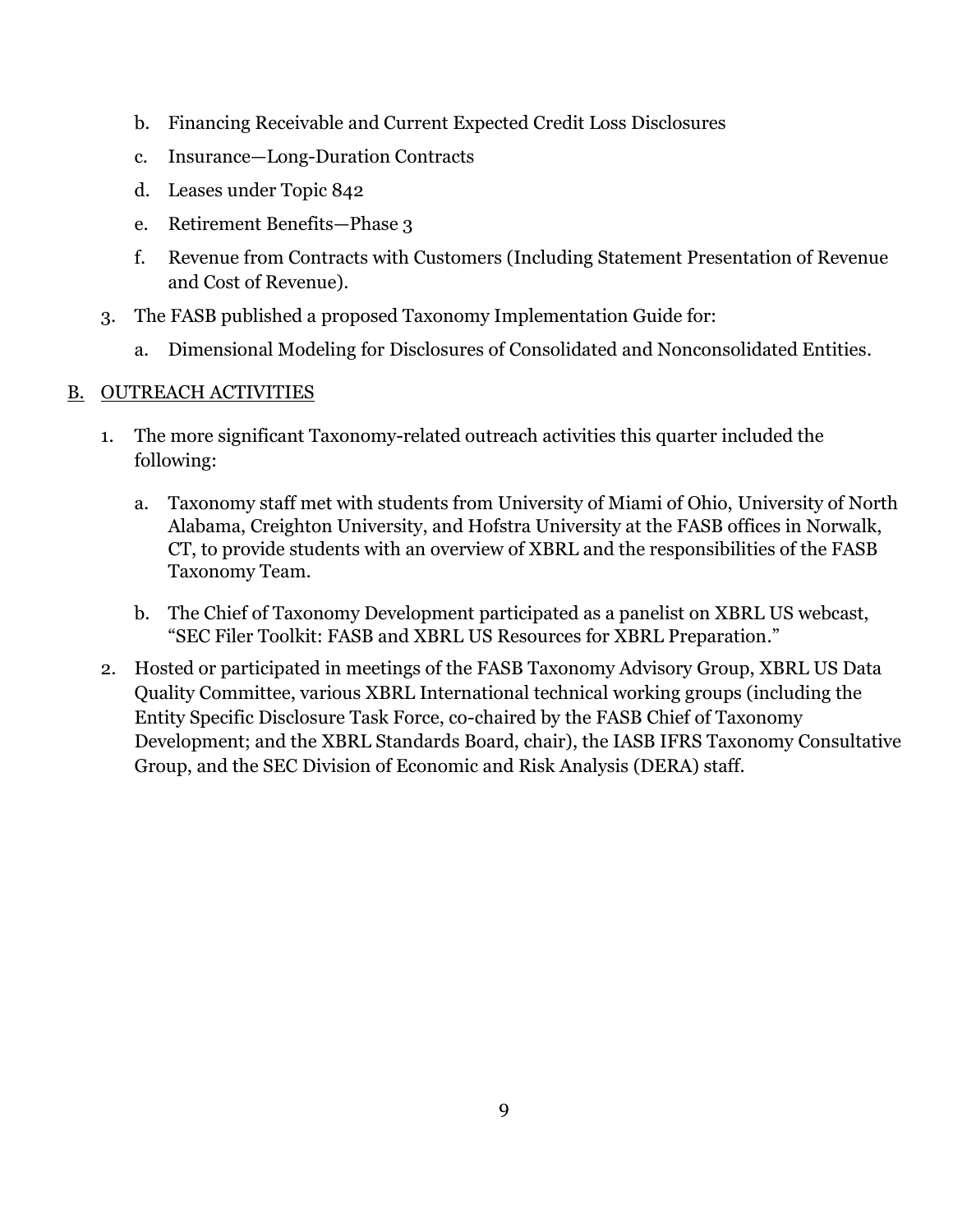

# **Technical Agenda Overview <br>
Revised April 1, 2020**

| <b>FRAMEWORK PROJECTS</b>                 | <b>Current Stage</b>  | <b>Timing</b> |
|-------------------------------------------|-----------------------|---------------|
| <b>Conceptual Framework: Elements</b>     | Drafting ED           | Q2 2020       |
| Conceptual Framework: Measurement         | Initial deliberations |               |
| <b>Conceptual Framework: Presentation</b> | ED redeliberations    |               |

| <b>RECOGNITION &amp; MEASUREMENT: BROAD PROJECTS</b>                  | <b>Current Stage</b>  | <b>Timing</b> |
|-----------------------------------------------------------------------|-----------------------|---------------|
| Distinguishing Liabilities from Equity (including convertible debt)   | ED redeliberations    |               |
| Identifiable Intangible Assets and Subsequent Accounting for Goodwill | Initial deliberations |               |

| <b>RECOGNITION &amp; MEASUREMENT: NARROW PROJECTS</b>                                       | <b>Current Stage</b>  | <b>Timing</b> |
|---------------------------------------------------------------------------------------------|-----------------------|---------------|
| Accounting by a Joint Venture for Nonmonetary Assets Contributed by Investors               | Initial deliberations |               |
| <b>Codification Improvements</b>                                                            | ED redeliberations    |               |
| Codification Improvements-Financial Instruments-Credit Losses (Vintage Disclosure: Gross    | Initial deliberations |               |
| <b>Writeoffs and Gross Recoveries)</b>                                                      |                       |               |
| Codification Improvements-Hedge Accounting                                                  | ED redeliberations    |               |
| <b>Consolidation Reorganization and Targeted Improvements</b>                               | ED redeliberations    |               |
| Distinguishing Liabilities from Equity Phase 2                                              | Initial deliberations |               |
| Hedging-Last-of-Layer Method                                                                | Initial deliberations |               |
| Improving the Accounting for Asset Acquisitions and Business Combinations                   | Initial deliberations |               |
| PCC Issue No. 2018-01, Practical Expedient to Measure Grant-Date Fair Value of Equity-      | Drafting ED           | Q2 2020       |
| <b>Classified Share-Based Awards</b>                                                        |                       |               |
| Revenue Recognition-Contract Modifications of Licenses of Intellectual Property (EITF 19-B) | Initial deliberations |               |
| Warrant Modifications: Issuers' Accounting for Modifications of Equity Classified           | Initial deliberations |               |
| Freestanding Call Options That are Not in the Scope of Topic 718 or Topic 815 (EITF 19-C)   |                       |               |